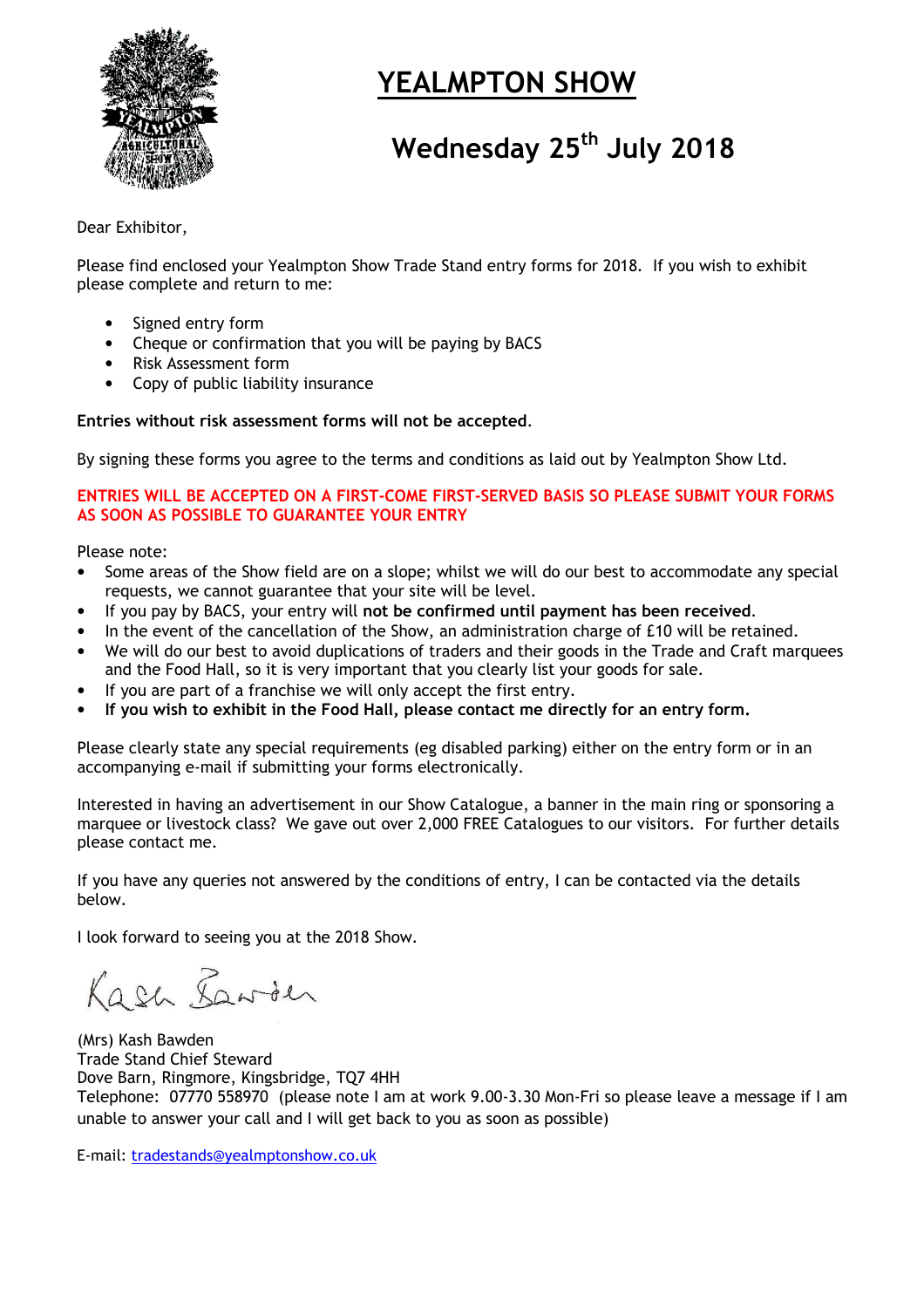# **Yealmpton Show - Wednesday 25th July 2018**

## **TRADE & CRAFT MARQUEES NEW MODULAR MARQUEE**

| <b>Frontage</b> | <b>10ft wide</b> | <b>15ft wide</b> | 20ft wide  |
|-----------------|------------------|------------------|------------|
|                 | (6ft deep)       | (6ft deep)       | (6ft deep) |
| <b>Price</b>    | £70              | £85              | £115       |

(These prices include 2 free passes for traders)

## **OPEN FIELD**

## **Small sites**

| <b>Frontage</b>                | <b>10ft wide</b><br>(20ft deep) | 20ft wide<br>(20ft deep) | 30ft wide<br>(20ft deep) | 40ft wide<br>(20ft deep) |
|--------------------------------|---------------------------------|--------------------------|--------------------------|--------------------------|
| <b>Class 1</b>                 | £75                             | £100                     | £115                     | £130                     |
| <b>Class 2</b>                 | £95                             | £120                     | £145                     | £175                     |
| <b>Free passes</b><br>included | 2                               | 2                        | 3                        | 3                        |

(Refer to entry form for Class details)

## **Large sites - Double fronted**

| <b>Frontage</b>                | 40ft wide<br>(40ft deep) | 60ft wide<br>(40ft deep) | 80ft wide<br>(40ft deep) | <b>100ft wide</b><br>(40ft deep) |
|--------------------------------|--------------------------|--------------------------|--------------------------|----------------------------------|
| <b>Class 1</b>                 | £185                     | £245                     | £300                     | £360                             |
| <b>Class 2</b>                 | £240                     | £325                     | £410                     | £505                             |
| <b>Free passes</b><br>included | 4                        | 5                        | 6                        | 6                                |

(Refer to entry form for Class details)

### **ADDITIONAL PASSES @ £8 EACH**

#### **HIRE OF TABLES & CHAIRS**

**Tables** (6ft length) **£12** each **Chairs £8** each

Tables and chairs can only be supplied if ordered and paid for at time of booking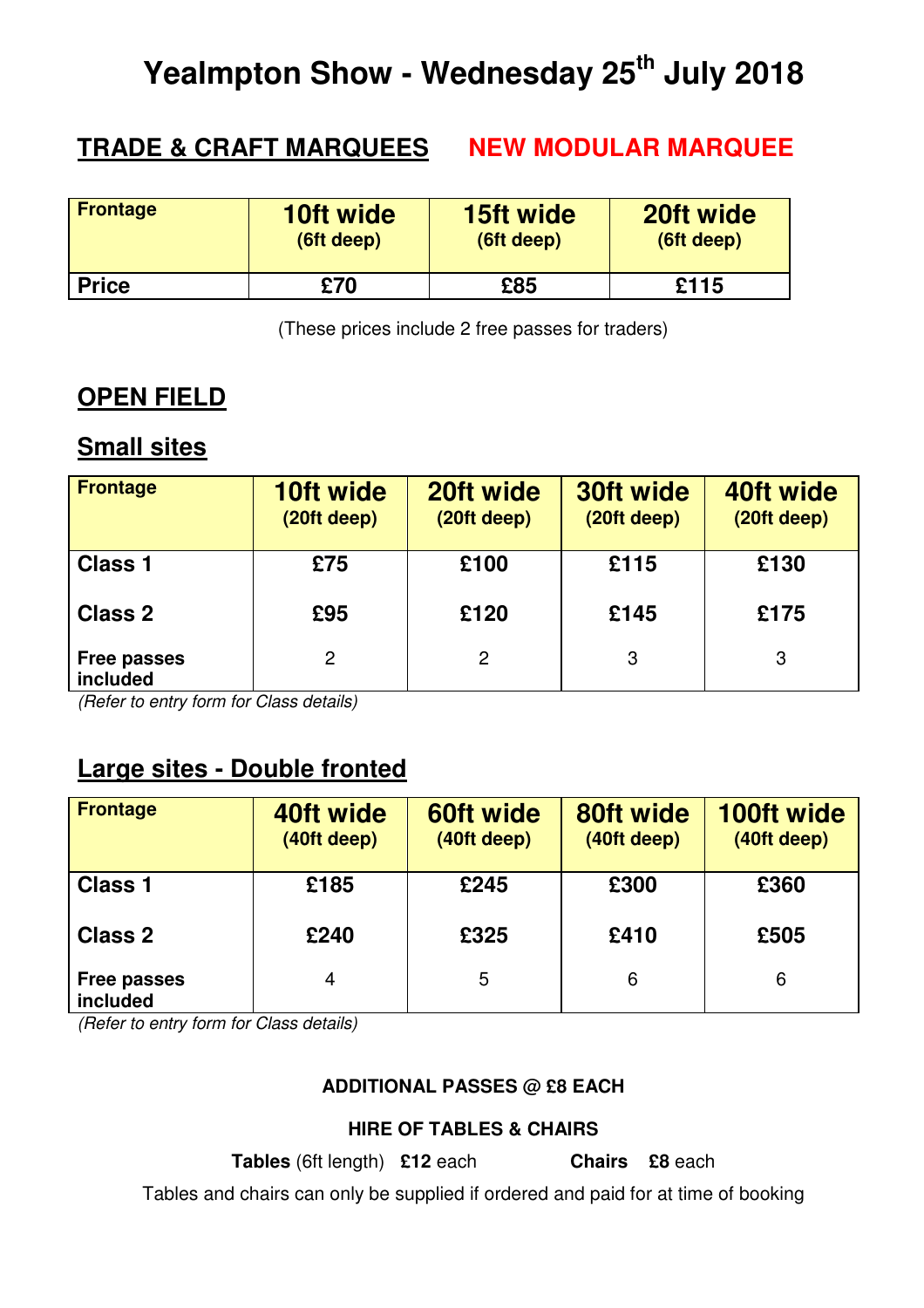## YEALMPTON SHOW - WEDNESDAY 25<sup>th</sup> JULY 2018 TRADE STAND APPLICATION FORM

PLEASE COMPLETE BOTH PAGES OF THIS FORM CLEARLY IN BLOCK CAPITALS

Return to: Mrs Kash Bawden, Dove Barn, Ringmore, Kingsbridge TQ7 4HH tradestands@yealmptonshow.co.uk

| <b>Address</b> |  |
|----------------|--|
|                |  |
|                |  |
|                |  |

Type of business/: Goods to be sold or promoted: ……………………………………………………………………………………………………......

……………………………………………………………………………………………………………….

TRADE AND CRAFT MARQUEES (marquee provided by Show). NEW MODULAR MARQUEE All pitches will be 6ft in depth. Exhibitors in the CRAFT marquee are expected to make their own goods. All other exhibitors will be placed in the TRADE marquee.

WHICH MARQUEE? ………………………………………. CIRCLE SIZE REQUIRED: 10ft / 15ft / 20ft

OPEN FIELD (provide your own cover)

CLASS 1 – Agricultural Merchants, Machinery & Horticulture equipment / CLASS 2 – All other trades

| SMALL SITE | 10ft wide x 20ft deep | 20ft wide x 20ft deep | 30ft wide x 20ft deep | 40ft wide x 20ft deep  |
|------------|-----------------------|-----------------------|-----------------------|------------------------|
|            | $(3m \times 6.9m)$    | $(6.9m \times 6.9m)$  | $(9m \times 6.9m)$    | $(12m \times 6.9m)$    |
| LARGE SITE | 40ft wide x 40ft deep | 60ft wide x 40ft deep | 80ft wide x 40ft deep | 100ft wide x 40ft deep |
|            | $(12m \times 12.1m)$  | $(18m \times 12.1m)$  | $(24m \times 12.1m)$  | $(30m \times 12.1m)$   |

| Open Field site: Width (ft)<br>the company of the company of the company of |  |
|-----------------------------------------------------------------------------|--|
| Class: (see above)                                                          |  |
|                                                                             |  |
|                                                                             |  |

(we will do our best to take these into consideration, but cannot guarantee your site location)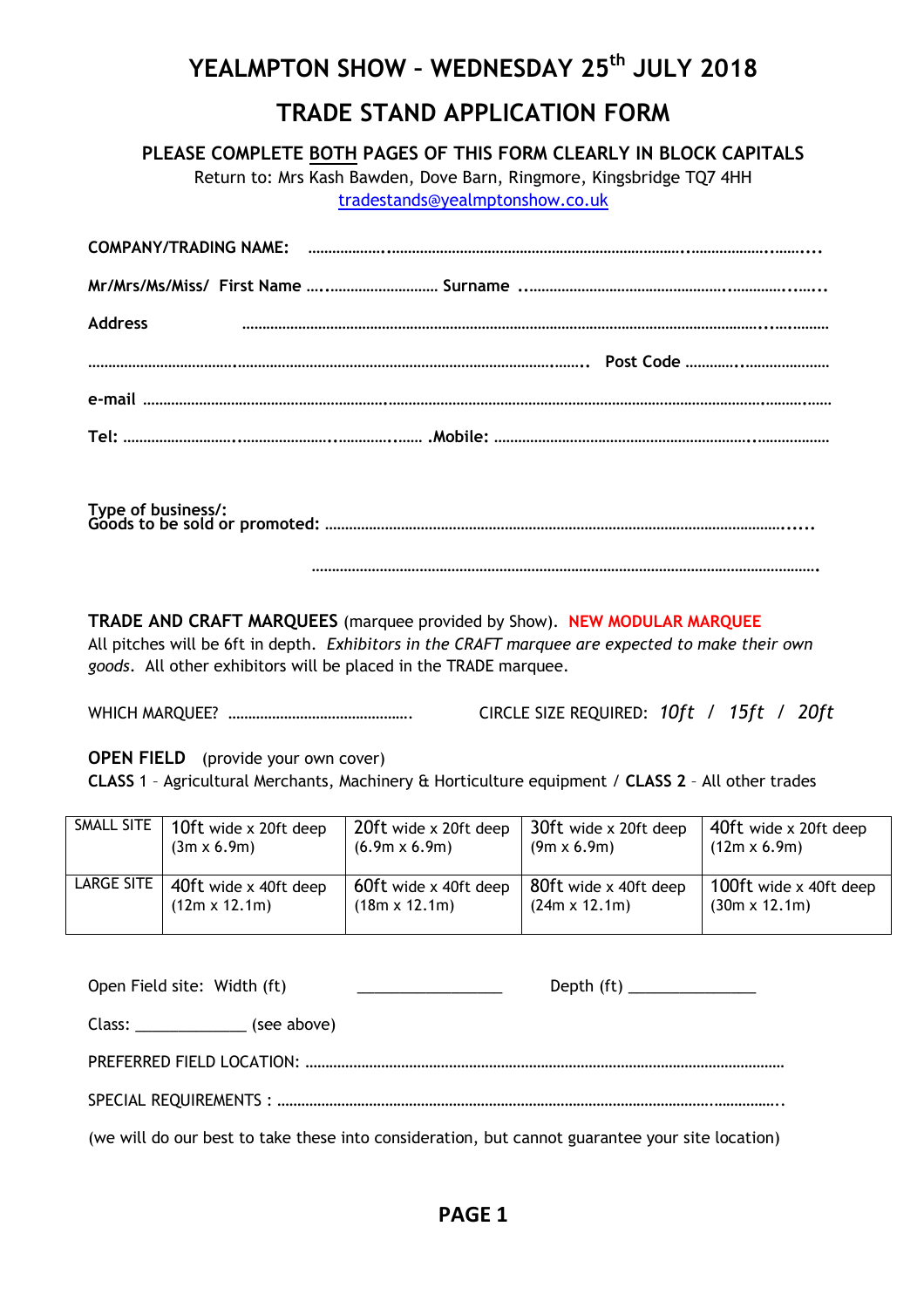## YEALMPTON SHOW - WEDNESDAY 25<sup>th</sup> JULY 2018

## TRADE STAND APPLICATION FORM

#### PLEASE COMPLETE BOTH PAGES OF THIS FORM CLEARLY IN BLOCK CAPITALS

Return to: Mrs Kash Bawden, Dove Barn, Ringmore, Kingsbridge TQ7 4HH tradestands@yealmptonshow.co.uk

WHY NOT TAKE AN ADVERTISEMENT IN OUR SHOW CATALOGUE OR SPONSORSHIP? Copy deadline: 22<sup>nd</sup> June 2018. Minimum print specifications: 300dpi or jpeg format. Copy to be emailed to tradestands@yealmptonshow.co.uk Quarter Page (£50) Half Page (£70) Full Page (£120) SPONSORSHIP OF CLASS / MARQUEE (Exact class/marquee to be discussed with Trade Stand Chief Steward) Sheep: Cattle: Horses: Marquee MAIN RING BANNER: £20 WHIP FLAGS: £15 Cost of site: the cost of site: Tables - £12 each Amount: ............ Chairs - £8 each Amount: ………… Extra passes £8 each Amount: …………  $f$ £ \_\_\_\_\_\_ £ \_\_\_\_\_\_ Advertisement:  $\frac{1}{4}$ pg /  $\frac{1}{2}$ pg / Full pg  $\qquad \qquad$   $\qquad \qquad$   $\qquad \qquad$   $\qquad \qquad$   $\qquad \qquad$   $\qquad$   $\qquad \qquad$   $\qquad$   $\qquad \qquad$   $\qquad$   $\qquad$   $\qquad$   $\qquad$   $\qquad$   $\qquad$   $\qquad$   $\qquad$   $\qquad$   $\qquad$   $\qquad$   $\qquad$   $\qquad$   $\qquad$   $\qquad$   $\qquad$ Banner / flag Amount: ………. £ \_\_\_\_\_\_ TOTAL PAYMENT FOUND TO THE RESERVE TO THE RESERVE TO THE RESERVE TO THE RESERVE TO THE RESERVE TO THE RESERVE TO THE RESERVE TO THE RESERVE TO THE RESERVE TO THE RESERVE TO THE RESERVE TO THE RESERVE TO THE RESERVE TO THE PAYMENT METHOD: Cheque: Y/N BACS: Y/N CHEQUES MADE PAYABLE TO 'YEALMPTON SHOW LTD' PAYMENT BY BACS: Barclays Bank, Sort code: 20-68-10 , A/c no: 90609226, Reference TRADE STANDS Essential vehicle passes:  $\overline{\phantom{a}}$  (there is free parking outside the main field for other vehicles) Enclosed: • Completed and signed trade stand entry form • Risk assessment • Copy of public liability insurance • Payment I have read and understood the conditions of entry and agree to abide by them

| $\ddot{\phantom{1}}\phantom{1}$ |        |
|---------------------------------|--------|
| 218                             | $\sim$ |
|                                 |        |